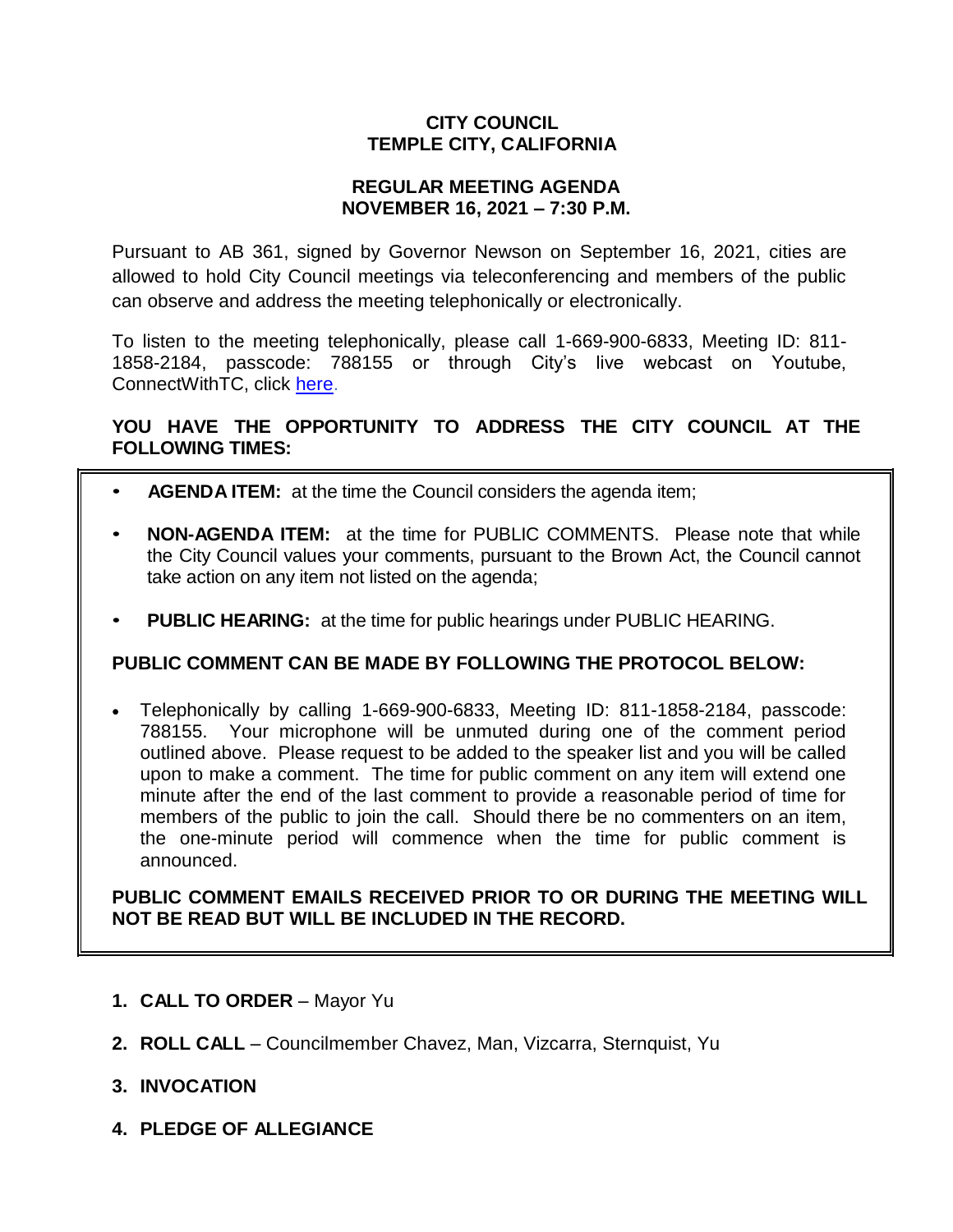# **5. CEREMONIAL MATTERS – PRESENTATIONS** – None

## **6. PUBLIC COMMENTS ON ITEMS NOT LISTED ON THE AGENDA**

The City Council will now hear public comments regarding items **not listed** on the agenda. The procedure to address the City Council is highlighted on the first page of this agenda. The City Council will close this public comment period 1 minute after the last speaker, but in no event will this public comment period exceed 30 minutes total. There is a second public comment period at the end of the meeting.

### **7. CONSENT CALENDAR**

All Consent Calendar items may be approved in a single motion as recommended unless removed for further discussion. If members of the City Council or persons in the audience wish to discuss any matters listed on the Consent Calendar, please address them at this time.

Recommendation: Approve Items A through F per recommendations.

### [A. APPROVAL OF MINUTES](https://www.ci.temple-city.ca.us/DocumentCenter/View/16984/01-7A_CCM---2021-11-02)

The City Council is requested to review and approve the Minutes of the Regular City Council Meeting of November 2, 2021.

Recommendation: Approve.

B. [ADOPTION OF RESOLUTION NO. 21-5565 ADOPTING REVISED SALARY](https://www.ci.temple-city.ca.us/DocumentCenter/View/16985/02-7B_Minimum-Wage_Staff-Report_v2-w-attachment)  [RANGES FOR UNREPRESENTED PART-TIME CLASSIFICATIONS](https://www.ci.temple-city.ca.us/DocumentCenter/View/16985/02-7B_Minimum-Wage_Staff-Report_v2-w-attachment)  IMPLEMENTING [MINIMUM WAGE EFFECTIVE ON JANUARY 1, 2022](https://www.ci.temple-city.ca.us/DocumentCenter/View/16985/02-7B_Minimum-Wage_Staff-Report_v2-w-attachment)

The State of California's minimum wage law is increasing on January 1, 2022 from \$14.00 per hour to \$15.00 per hour. In order to ensure compliance with the State of California's minimum wage law, it is necessary to adjust the salary rates of the 3 part-time classifications: 1. Recreation Leader; 2. Senior Recreation Leader; 3. Intern.

Recommendation:

- 1. Adopt Resolution No. 21-5565, adopting salary ranges for unrepresented parttime classifications implementing the minimum wage effective on January 1, 2022; and
- 2. Approve a Fiscal Year 2021-2022 budget amendment of \$20,100 for the additional fiscal impact in the General Fund Parks and Recreation Department, #01-940.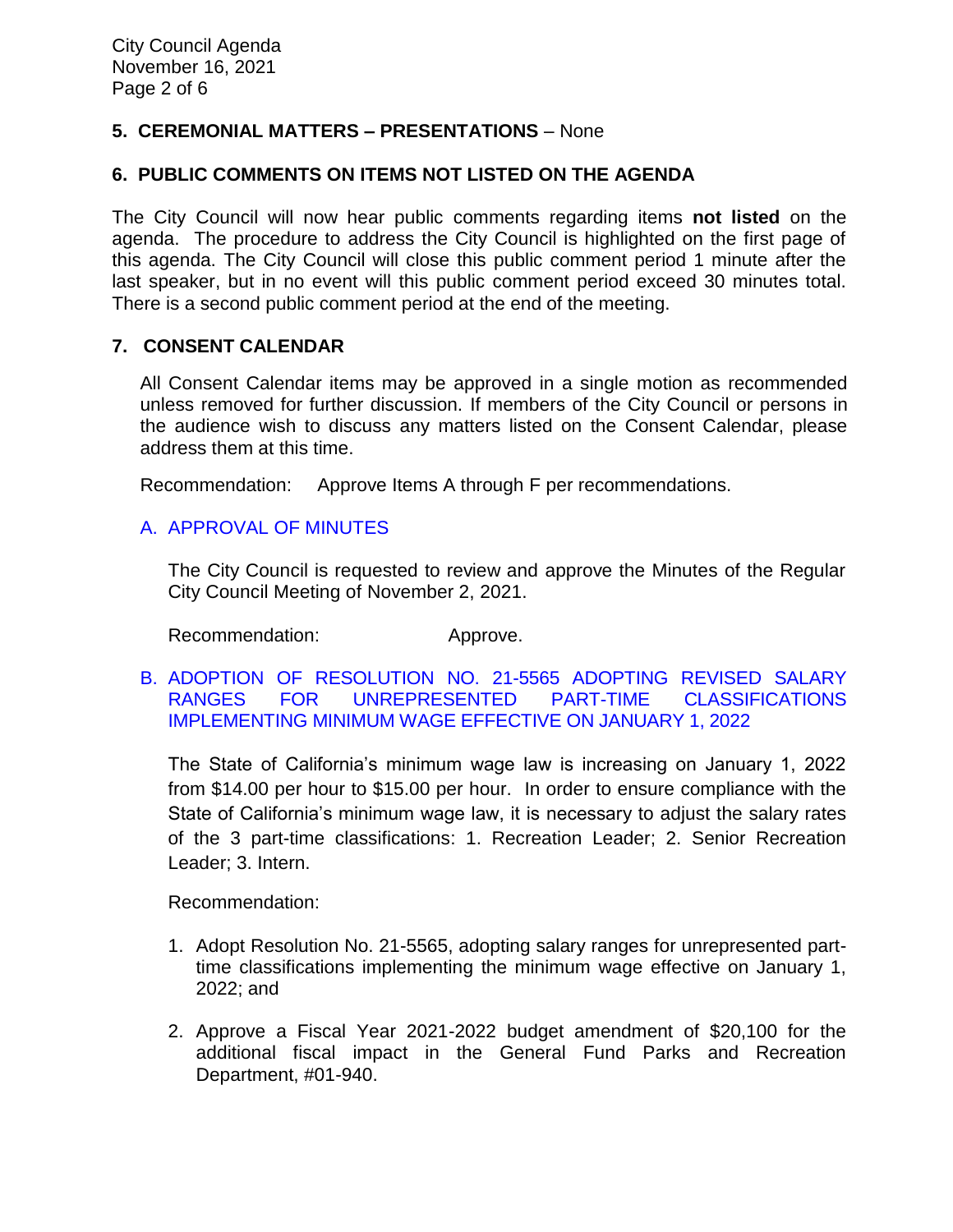### C. [AMENDMENT TO MEMORANDUM OF AGREEMENT BETWEEN THE SAN](https://www.ci.temple-city.ca.us/DocumentCenter/View/16986/03-7C_Amend-Food-Recovery-Program-Staff-Report-)  [GABRIEL VALLEY COUNCIL OF GOVERNMENTS \(SGVCOG\) AND THE CITY](https://www.ci.temple-city.ca.us/DocumentCenter/View/16986/03-7C_Amend-Food-Recovery-Program-Staff-Report-)  [OF TEMPLE CITY FOR PARTICIPATION IN THE SAN GABRIEL VALLEY](https://www.ci.temple-city.ca.us/DocumentCenter/View/16986/03-7C_Amend-Food-Recovery-Program-Staff-Report-)  [REGIONAL FOOD RECOVERY PROGRAM](https://www.ci.temple-city.ca.us/DocumentCenter/View/16986/03-7C_Amend-Food-Recovery-Program-Staff-Report-)

Temple City executed the Memorandum of Agreement (MOA) with SGVCOG for participation in the San Gabriel Valley Edible Food Recovery Program in October 2021. The MOA currently, includes the development and implementation of a regional food recovery program. The Amendment to the MOA will allow the City to participate in the development and implementation of an Inspection Program.

Recommendation: The City Council is requested to authorize the City Manager to sign and execute Amendment No. 1 to the Memorandum of Agreement (MOA) (Attachment "A") with the San Gabriel Valley Council of Governments (SGVCOG) for participation in the San Gabriel Valley Regional Food Recovery Program.

### D. [VISA CARD REPORT](https://www.ci.temple-city.ca.us/DocumentCenter/View/16987/04-7D_Visa-Card-Report-11-16-21)

The City Council is requested to receive and file the Visa Card Report.

Recommendation: Receive and file.

# E. [ADOPTION OF RESOLUTION NO. 21-5569 APPROVING PAYMENT OF BILLS](https://www.ci.temple-city.ca.us/DocumentCenter/View/16988/05-7E_CC-Warrant_Reso-No-21-5569-w-attachment)  [FOR FISCAL YEAR 2021-22](https://www.ci.temple-city.ca.us/DocumentCenter/View/16988/05-7E_CC-Warrant_Reso-No-21-5569-w-attachment)

The City Council is requested to adopt Resolution No. 21-5569 authorizing the payment of bills.

Recommendation: Adopt Resolution No. 21-5569

### F. [CONSIDERATION TO RELAX OVERNIGHT PARKING ENFORCEMENT](https://www.ci.temple-city.ca.us/DocumentCenter/View/17008/07-7F_2021-11-16-Relaxed-Overnight-Parking-Enforcement_Staff-Report)  [DURING THE HOLIDAY SEASON](https://www.ci.temple-city.ca.us/DocumentCenter/View/17008/07-7F_2021-11-16-Relaxed-Overnight-Parking-Enforcement_Staff-Report)

The City Council is requested to consider relaxing of overnight parking enforcement during the holiday season.

Recommendation: Relax overnight parking enforcement from 12:00 midnight on Sunday, December 19, 2021 to 11:59 p.m. on Monday, January 3, 2022.

**8. PUBLIC HEARING** – None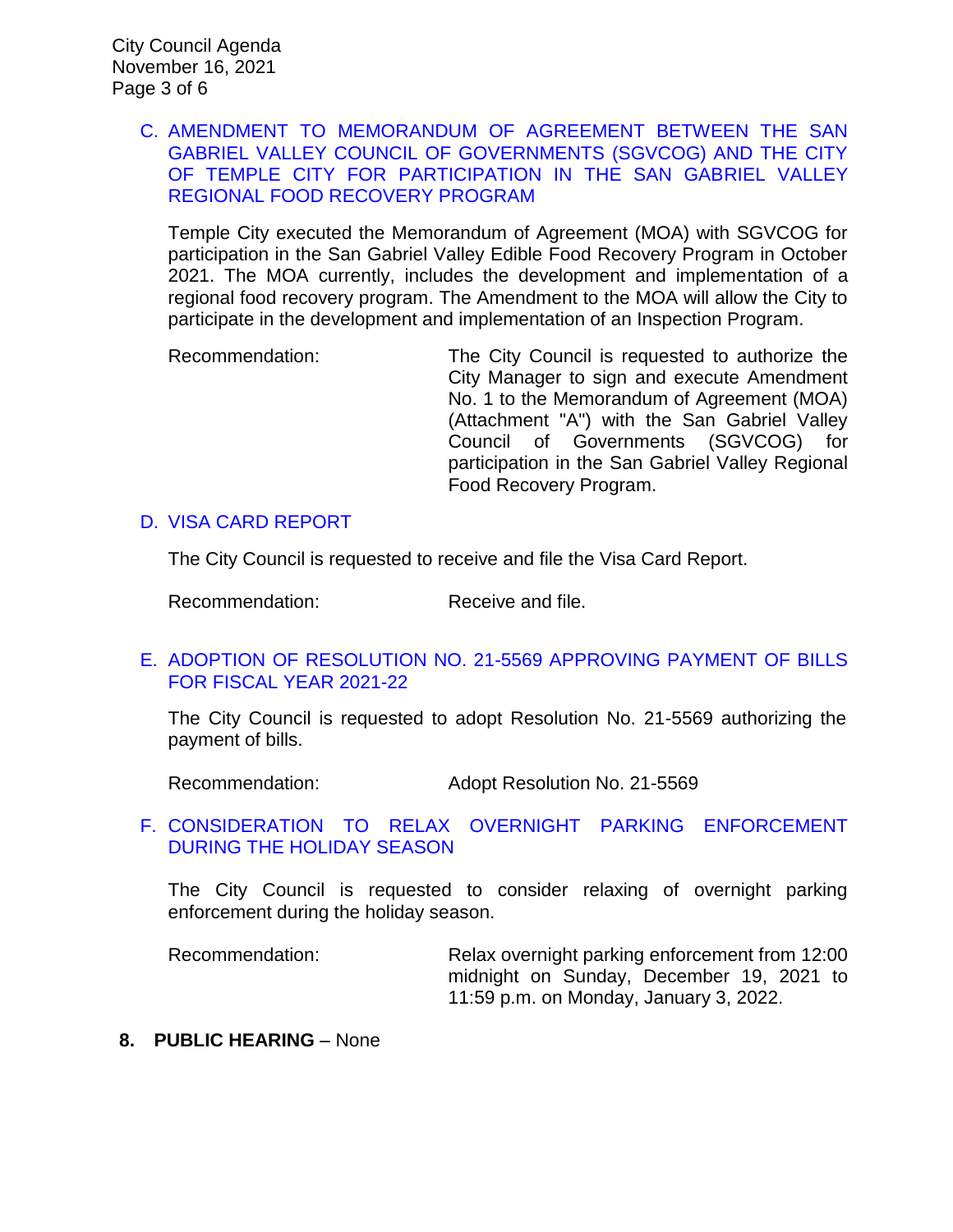## **9. UNFINISHED BUSINESS**

# A. [FISCAL YEAR \(FY\) 2021-2022 FIRST QUARTER FINANCIAL REVIEW,](https://www.ci.temple-city.ca.us/DocumentCenter/View/16989/07-9A_First-Qtr-Financial-Status-Review-FY2122_v2-w-attachments)  [TREASURER'S REPORT, REVENUE, EXPENDITURE AND CAPITAL](https://www.ci.temple-city.ca.us/DocumentCenter/View/16989/07-9A_First-Qtr-Financial-Status-Review-FY2122_v2-w-attachments)  [PROJECT SUMMARY REPORTS AND BUDGET AMENDMENT](https://www.ci.temple-city.ca.us/DocumentCenter/View/16989/07-9A_First-Qtr-Financial-Status-Review-FY2122_v2-w-attachments)

Staff brings forward quarterly financial status reports to provide the City Council with an update of revenue and expense information of the City's overall financial condition. The quarterly reports also identify adjustments needed to align the City's revenue resources with the cost of providing services.

Presenter: Administrative Services Director

Recommendation:

1. Receive the Fiscal Year 2021-2022 (FY21-22) First Quarter Financial Review and related reports; and

2. Approve and authorize staff to revise revenue estimates as indicated in Attachment "A".

### B. [PRIMROSE PARK PUBLIC ART RECOMMENDATIONS](https://www.ci.temple-city.ca.us/DocumentCenter/View/16999/08-9B_Primrose-Park-Public-Art-Recommendation-Staff-Report-2021-11-16_v2-w-attachment)

The City Council is requested to approve the public art recommendations for five locations and allocate Art in Public Places funds not to exceed \$50,000.

Presenter: Parks and Recreation Director

Recommendation: The City Council, upon recommendation by the Primrose Park Art Element Ad Hoc, is requested to approve the public art recommendations for five locations and allocate Art in Public Places funds not to exceed \$50,000.

# C. [DISCUSSION AND POSSIBLE ADOPTION OF RESOLUTION TO CONTINUE TO](https://www.ci.temple-city.ca.us/DocumentCenter/View/16990/09-9C_Remote-Meeting_Staff-Report_v2-GM-final-w-attachments)  [ALLOW CITY COUNCIL MEETINGS TO BE HELD REMOTELY, CONSISTENT](https://www.ci.temple-city.ca.us/DocumentCenter/View/16990/09-9C_Remote-Meeting_Staff-Report_v2-GM-final-w-attachments)  [WITH ASSEMBLY BILL 361](https://www.ci.temple-city.ca.us/DocumentCenter/View/16990/09-9C_Remote-Meeting_Staff-Report_v2-GM-final-w-attachments)

The City Council is requested to consider the safety and procedural issues involved in continuing to hold remote meetings pursuant to AB 361 and, if the facts so require, to adopt Resolution No. 21-5567 to authorize the Council and Commissions to meet virtually through December 15, 2021.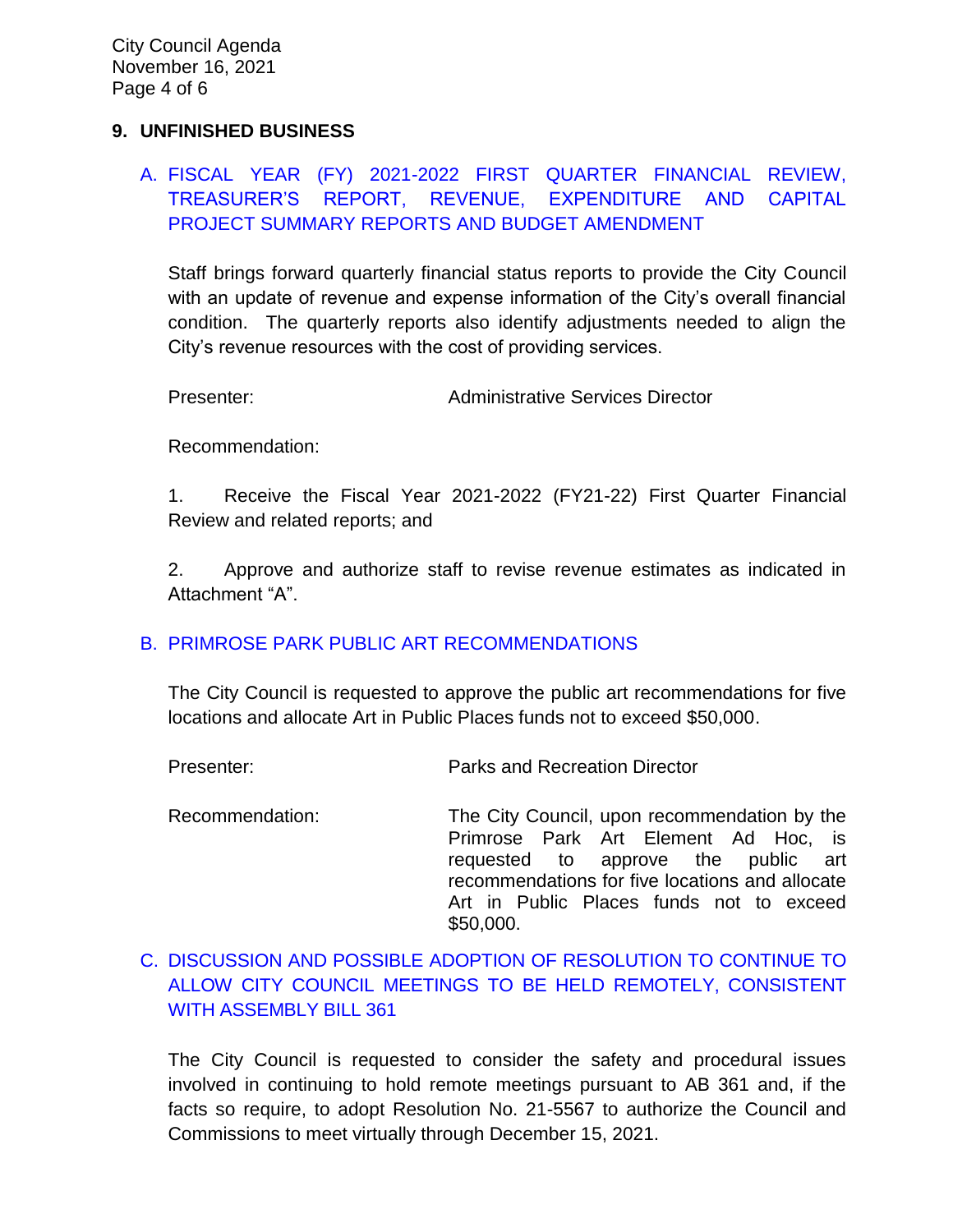City Council Agenda November 16, 2021 Page 5 of 6

Presenter: City Manager and City Attorney

Recommendation:

- 1. Discuss the continued use of teleconferencing or videoconferencing for Brown Act-covered public meetings of the City Council and City commissions; and
- 2. Either adopt attached Resolution No. 21-5567 to authorize the continued use of such technology for meetings for a period of 30 days or take no action.

### **10. NEW BUSINESS**

### A. [COMMUNITY DEVELOPMENT BLOCK GRANT PROGRAM DISCUSSION ITEM](https://www.ci.temple-city.ca.us/DocumentCenter/View/16991/10-10A_CDBG-Discussion--sr-ag-edits_v6-w-attachments)

Staff is seeking feedback from the City Council on any new programs it might want to explore for next fiscal year or if the current set of programs is meeting the City's needs.

| Presenter:      | Community Development Director<br><b>Associate Planner</b>                                              |                             |  | and |
|-----------------|---------------------------------------------------------------------------------------------------------|-----------------------------|--|-----|
| Recommendation: | Provide<br>Development Block Grant (CDBG) activities the<br>City should fund for Fiscal Year 2022-2023. | direction for the Community |  |     |

#### **11. UPDATE FROM CITY MANAGER**

#### **12. UPDATE FROM CITY ATTORNEY**

# **13. COUNCIL REPORTS REGARDING AD HOC OR STANDING COMMITTEE MEETINGS**

- A. SCHOOL DISTRICT/CITY STANDING COMMITTEE (Councilmember Man and Councilmember Chavez) – Formed 1/3/2012
- B. LAS TUNAS DOWNTOWN REVITALIZATION STANDING COMMITTEE (Councilmember Chavez and Mayor Yu) – Formed 2/18/2014
- C. FUTURE DEVELOPMENT OF CITY PROPERTIES STANDING COMMITTEE (Mayor Yu and Councilmember Man) – Formed 2/18/2014
- D. AUDIT STANDING COMMITTEE (Councilmember Chavez and Mayor Yu) – Formed 7/15/2014
- E. FACILITIES, PUBLIC WORKS, AND INFRASTRUCTURE STANDING **COMMITTEE** (Mayor Yu and Councilmember Man) – Formed 4/4/2017